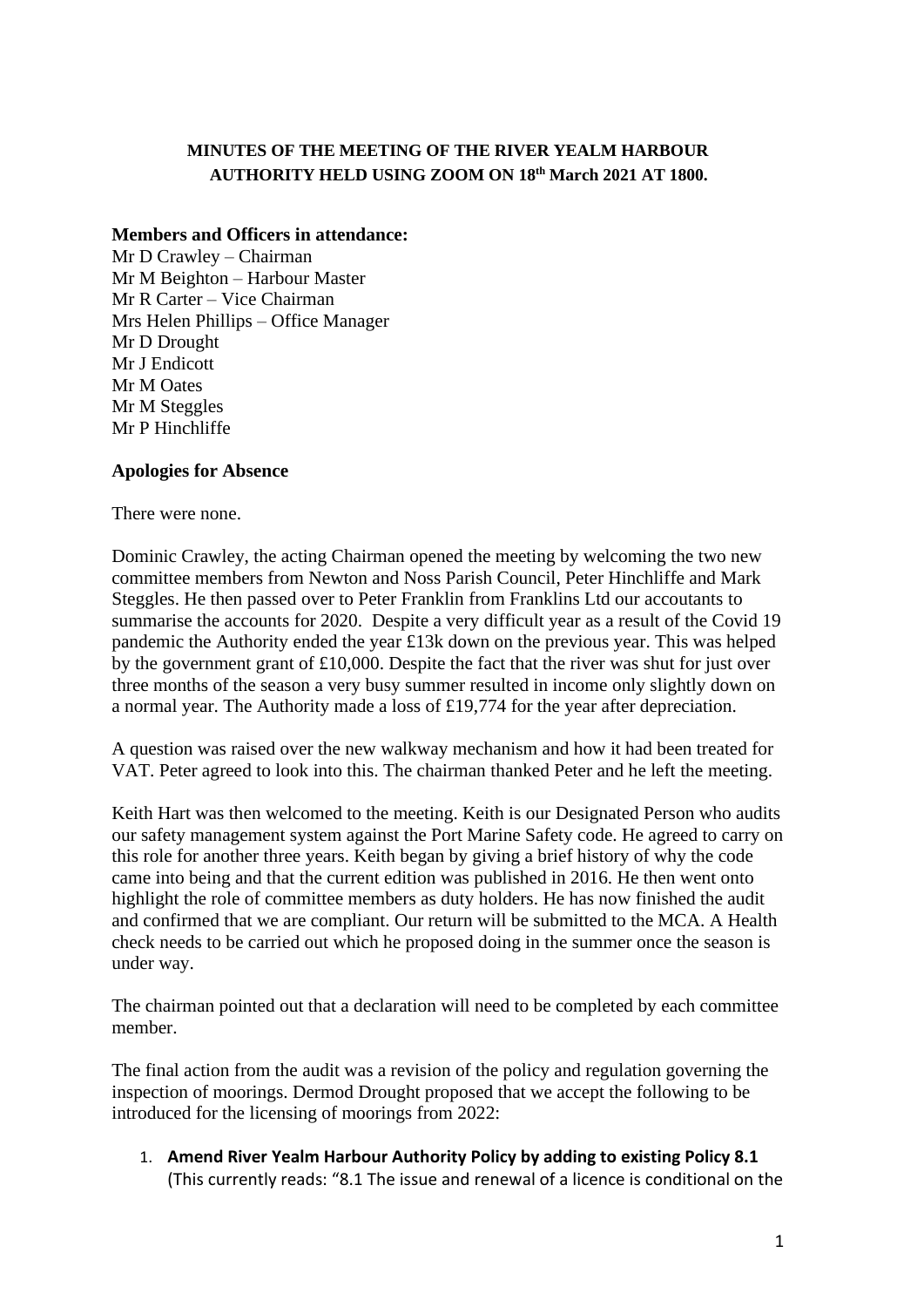applicant certifying to the Harbour Master in writing that the gear has been inspected during the current year and was found to be in good condition and suitable for the specified vessel."):

*"In the case of a licence for an "A" mooring, the applicant's certification shall be accompanied by evidence that the mooring has been inspected during the current year by a mooring maintenance provider with appropriate insurance cover and is fit for purpose."* 

2. **Amend River Yealm Harbour Authority Regulations by adding to existing Regulation 4.1** (This currently reads: "4.1 Moorings must be laid down as directed by the Harbour Master. They are to be of the concrete clump type and marked with a buoy showing the number of the mooring (policy 8.2). Outhauls are to be marked on their landward side with their number (policy 8.2). Mooring Tackle must be checked annually by a competent person and by the due date. A declaration form, issued at the beginning of each year to each mooring holder, must be signed by the mooring holder and returned to the Harbour Office by the due date described on the form."):

*"In the case of a licence for an "A" mooring, the declaration form shall be accompanied by evidence that the mooring has been inspected during the current year by a mooring maintenance provider with appropriate insurance cover and is fit for purpose. Ordinarily, a copy of the mooring maintenance provider's invoice confirming the position will be sufficient."*

This was seconded by Rodney Carter and unanimously agreed.

## **33/21 MINUTES**

The minutes from the meeting from the  $18<sup>th of</sup>$  February 2021 were proposed by David Southwood to be a true reflection of what was discussed, seconded by Dominic Crawley and unanimously agreed. These were placed on the website at the beginning of March and circulated to all interested parties at that time. After a discussion it was agreed that in future, we will revert to the old system that minutes aren't put on the website and circulated till after they have been approved at the following months meeting.

## **34/21 MATTERS ARISING**

Covered in the meeting.

## **35/21 CORRESPONDENCE**

- 1. Two emails have been received on the subject of the new charging structure for kayaks and paddleboards. The chairman felt that these were not complaints and therefore were not logged as such. The HM has responded to both of them.
- 2. An individual wrote in about an outhaul that they had for a number of years but not paid for in 2020 despite several reminders. The outhaul has been allocated to the next person on the waiting list. The individual wrote in asking if they could have it reinstated. It was unanimously agreed that it could not be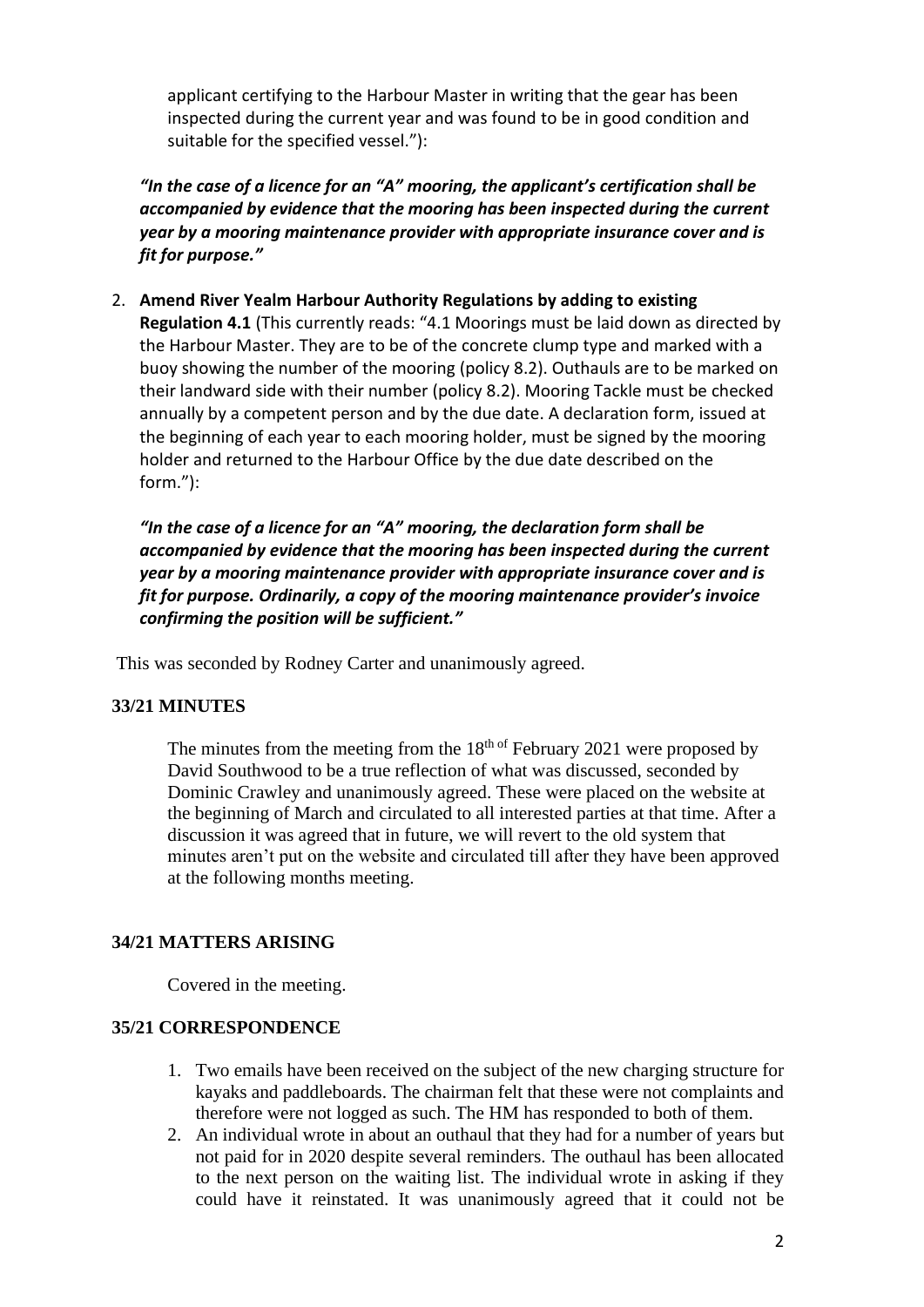reinstated and a letter to that effect sent to the individual with the option to put the boat at the Brook.

## **36/21 FINANCIAL REPORTS**

The OM ran through the figures for the month. A detailed list of the expenditure was made available to the committee members prior to the meeting. The figures were presented in a spreadsheet format including a breakdown of the flat rate scheme and a comparison of the accumulated figures against the budget figures. We are currently slightly down on budget but there are still a number of invoices that remain unpaid.

#### **37/21 HARBOUR MASTER'S REPORT**

- 1. The government road map to come out of lockdown is now available. The harbour will open up for visitors to stay overnight from April  $12<sup>th</sup>$ , although there will be no shower facilities or RNLI lockers available until  $17<sup>th</sup>$  May.
- 2. The HM ran through the cost of his preferred man-down system for lone workers. There would be a charge of £1000 for the first year with a charge of £250 plus VAT thereafter. A number of alternative options were considered but it was agreed that we should trial this system for two years as this is the minimum contract.
- 3. The Harbour Guide is being prepared inhouse this year with considerable help from a local person. It was agreed that he should receive a case of wine as a thank you for his help.
- 4. A zoom meeting was held with the MCA regarding our oil pollution category, and the MCA confirmed that there would be no change and we will continue to be in the lowest category and therefore undesignated. The MCA will confirm this in writing.
- 5. A zoom meeting held with the Office for national statistics to review our port designation also resulted in no change.
- 6. Aggressive Behaviour policy there have been two reports this month. The first one was a telephone conversation to the Office manager. She then reported it to the HM who rang the person back and received a similar response.
- 7. The phone and broadband package has now been changed to XLN.

## **38/21 RECRUITMENT FEEDBACK**

A new deputy Harbour Master, Jeremy Spring, has been appointed and will start work on the  $1<sup>st of</sup>$  April 2021.

#### **39/21 MOORING WAITING LIST VERIFICATION**

Nothing to report.

## **40/21 POLICY REVIEW**

One policy was amended as above. Any other changes have been deferred to the May meeting.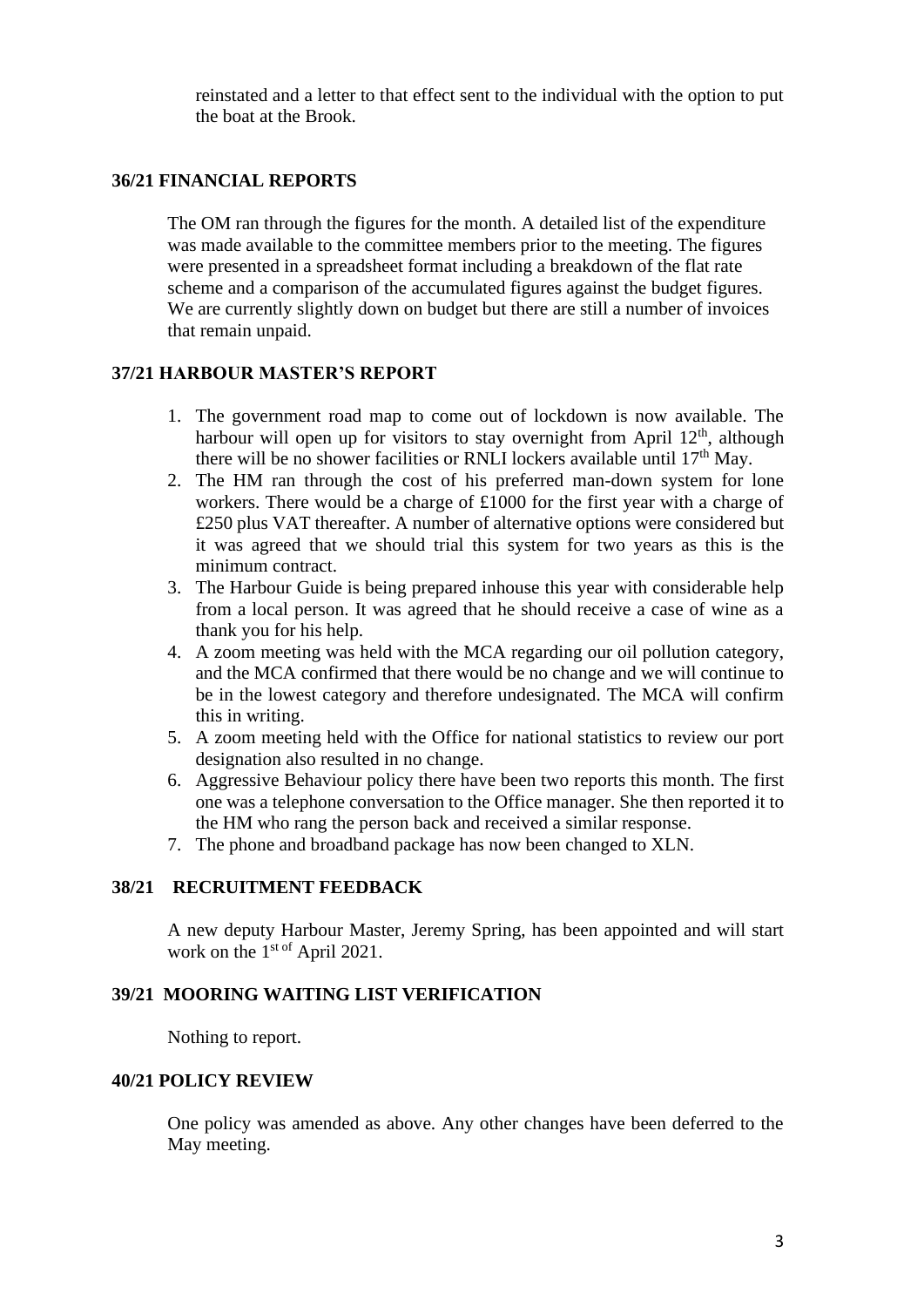# **41/21 MOORING HOLDER REPRESENTATIVES' ELECTIONS 13TH APRIL 2021.**

Confirmation has been received from the five original individuals and their nominees that they wish to continue to stand in the forth coming election. So far we have received an additional nomination taking the current total to six. The closing date for nominations is midnight on the  $31<sup>st of</sup> March$ . A resume of up to 250 words for each person will then be circulated to all mooring holders by email or post with the elections taking place at the WI hall, Newton Ferrers on the  $13<sup>th</sup>$  of April between 1800 – 2000. Strict covid 19 procedures will be in place.

#### **42/21 PARISH COUNCIL LIAISON**

Wembury PC - nothing to report.

Yealmpton PC - nothing to report.

Newton and Noss PC – a mooring holder asked when the water would be reconnected on the hammerhead at Yealm steps. The HM reported that it would be connected before the start of the season.

Brixton PC – nothing to report.

## **43/21 ANNUAL MEETING**

The annual meeting will take place by zoom this year. Individuals will need to be notified how they can join the meeting.

#### **44/21 CHAIRMAN'S COMMENTS**

Nothing to add.

## **45/21 AOB**

Martyn Oates asked if the work to be carried out at Mossgara to shore up the land slip would need MMO approval. It was agreed that it would but it would be up to the contractors carrying out the work to obtain this permission. SWW will also have an interest because of the gravity main that runs along the foreshore there.

John Endicott drew attention to an area on the website that needed to be updated. The HM confirmed he would carry that out as soon as possible.

The training for the defibrillator has not been able to be carried out as a result of the pandemic so an online version has been made available which will be circulated to all the committee members.

The new charging structure for vessels being launched on the river has raised a number of questions. One was whether a charge would be made for Peanuts. It was agreed that we would not charge.

The OM has asked for extra help to try and clear the backlog of work. It was agreed that the persons timesheet should be authorised by the chairman or vice-chairman.